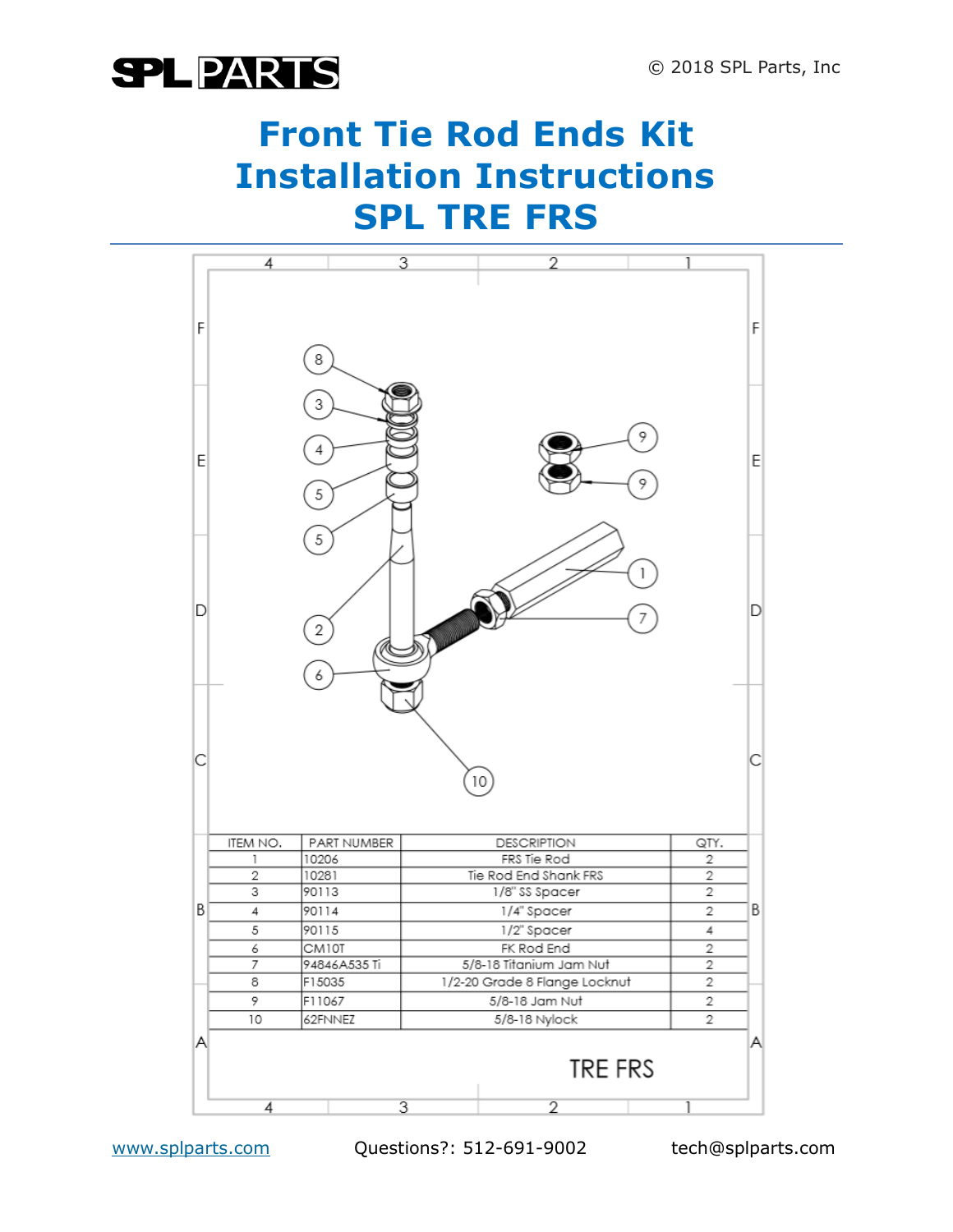

Insert the Tie Rod End Shank (2) into the spindle. Use the two supplied 5/8"-18 Jam Nuts (10), and jam the nuts together to help hold the Tie Rod End Shank. Torque the nut on top of knuckle to 75 **ft-lbs. DO NOT USE IMPACT GUN OR OVERTORQUE.** Otherwise, strength of tie rod end will be severely compromised. *SPL Parts is not liable for any issues due to overtorque.*



Remove the two 5/8"-18 Jam Nuts, and install the Spacers (3, 4, 5). Install the locking nut on bottom (9). Torque to 80 **ft-lbs**.

The following pictures show possible bumpsteer adjustment settings, using various combinations of spacers. The stock tie rod end corresponds to the 3rd setting (with two adjustment spacers and no misalignment spacer).



www.splparts.com Questions?: 512-691-9002 tech@splparts.com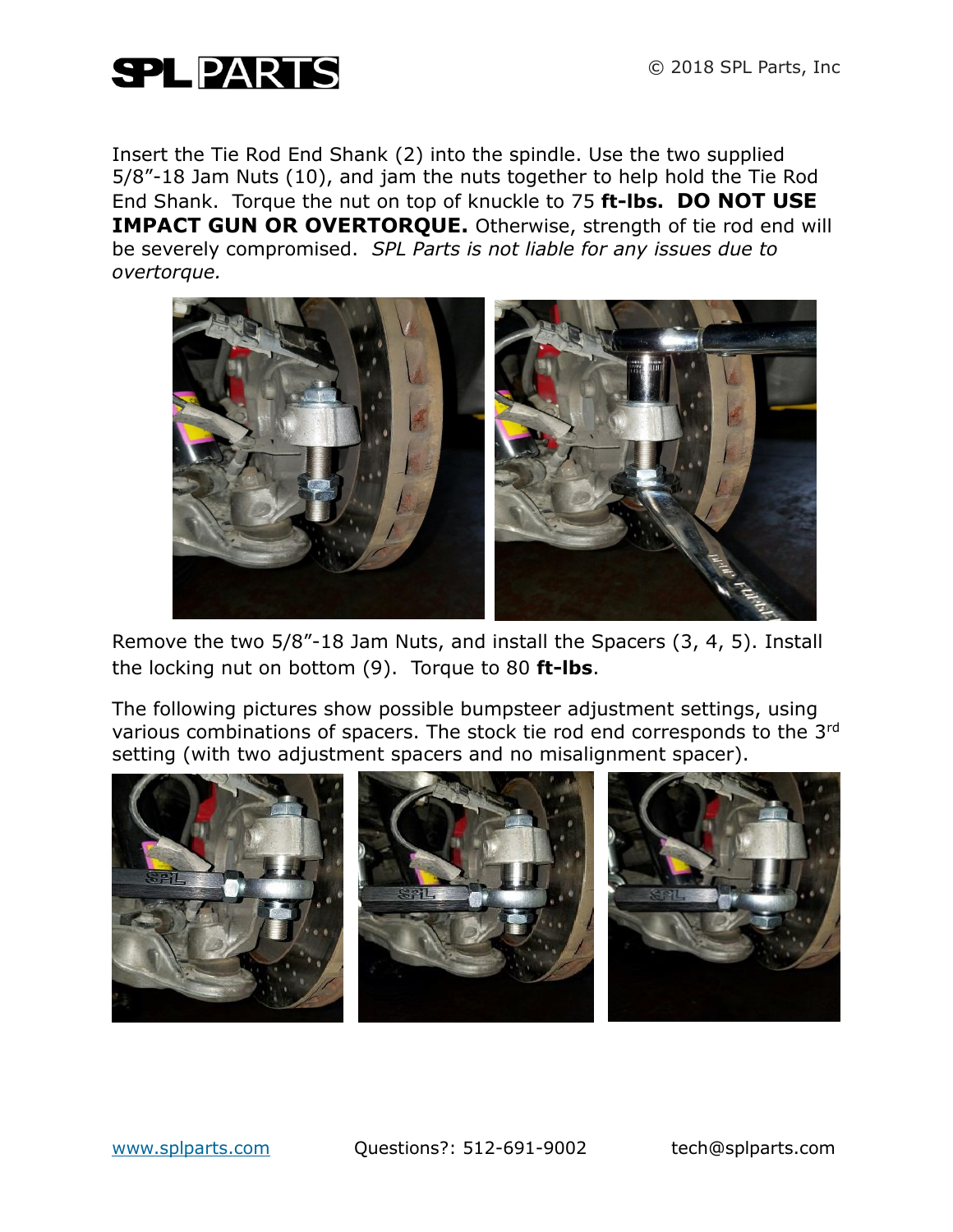

For most installations on stock knuckles, we recommend using **4th setting**.

Verify there are no clearance issues with the knuckle, subframe, or other suspension arms before putting the car back on the ground.

Check for binding or any problems by rotating steering wheel lock to lock. Check that the spherical bearing does not bind (the edge of the ball bearing hitting or close to hitting the housing) under any situation as shown in the picture below. After installing, run the suspension and the steering rack from lock to lock through its travel to make sure there is no contact between the arms.



www.splparts.com Questions?: 512-691-9002 tech@splparts.com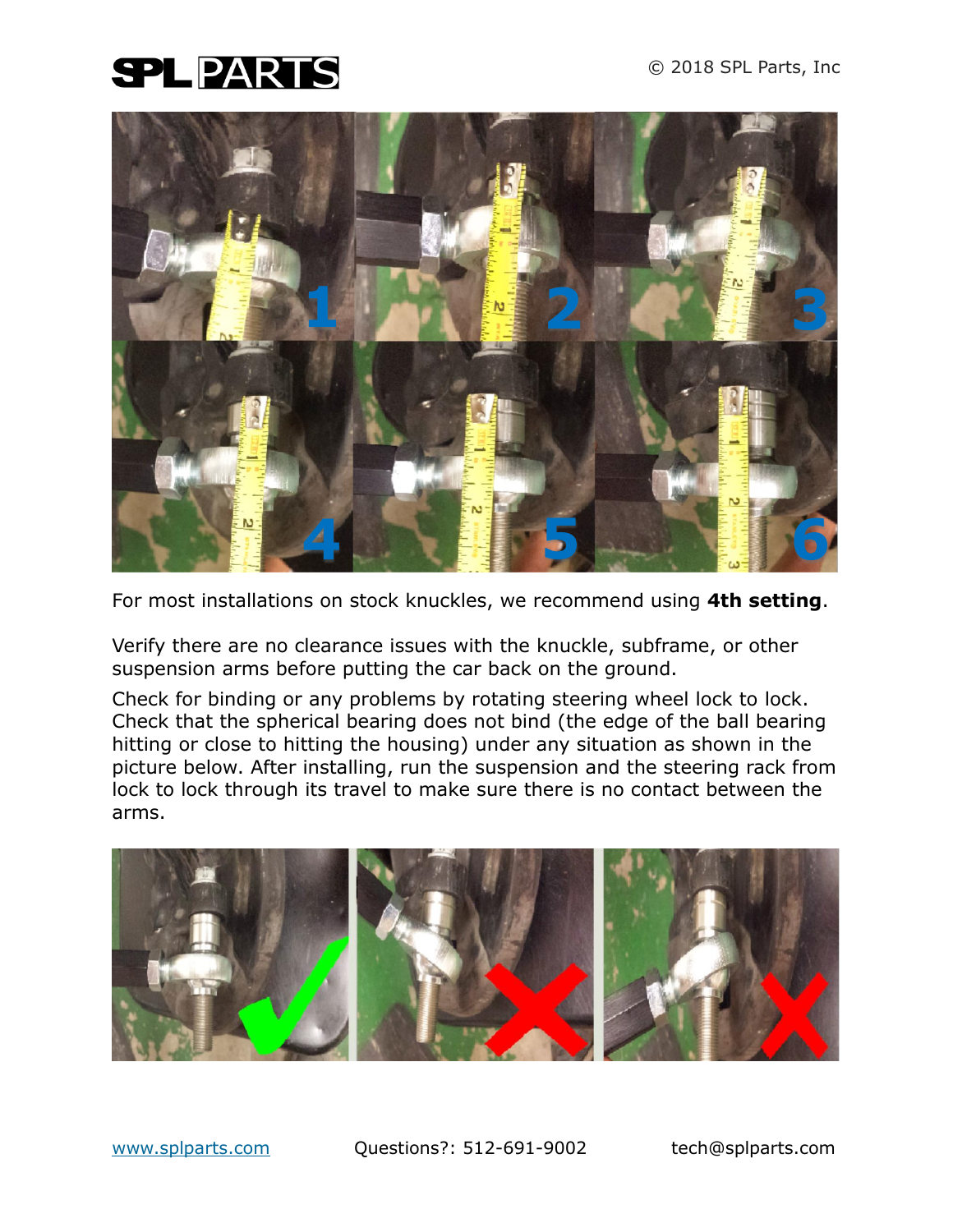Note that the inner tie rod end can rotate freely, so the picture on left is not binding even though the edge of the ball is touching the housing. If uncertain, try rotating the inner tie rod by using a wrench on the hex part of the inner tie rod. To do this, tighten down the two 5/8"-18 Jam Nuts (6) that go against the Turnbuckle (1) of the outer Tie Rod End. Any excess thread below the bottom nut can be trimmed or cut off as needed (e.g. for wheel or steering bump stop clearance).

When getting the car aligned, please adjust toe by turning the inner tie rod. Do not turn the Turnbuckle, as this will not adjust toe. Take these instructions with you to ensure that it is adjusted correctly.

#### **Length adjustment of outer Tie Rod Ends**

SPL Parts Tie Rod Ends are preset to a specific length, but in certain cases it may be necessary to make the outer Tie Rod Ends longer or shorter. The outer Tie Rod Ends can be lengthened or shortened on the car using the following procedure:

1. Loosen the 5/8-18 Titanium Jam Nut (8) on both sides of the Turnbuckle.

2. Hold the inner tie rod fixed and turn the Turnbuckle so as to thread in/out the FK Rod End (6). Note that since both the FK Rod End and the inner tie rods are right hand thread, threading in/out the FK Rod End will in turn thread out/in the buckle on the inner tie rod side.

3. Once the outer Tie Rod End is long/short enough, tighten down the 5/8-18 Titanium Jam Nut on the FK Rod End side. Note that for safe thread engagement, the **maximum** amount of exposed thread on the FK Rod End should not exceed 0.7".

4. Follow the normal procedure of turning the inner tie rod to adjust the toe.

Be safe and enjoy your new upgrade!